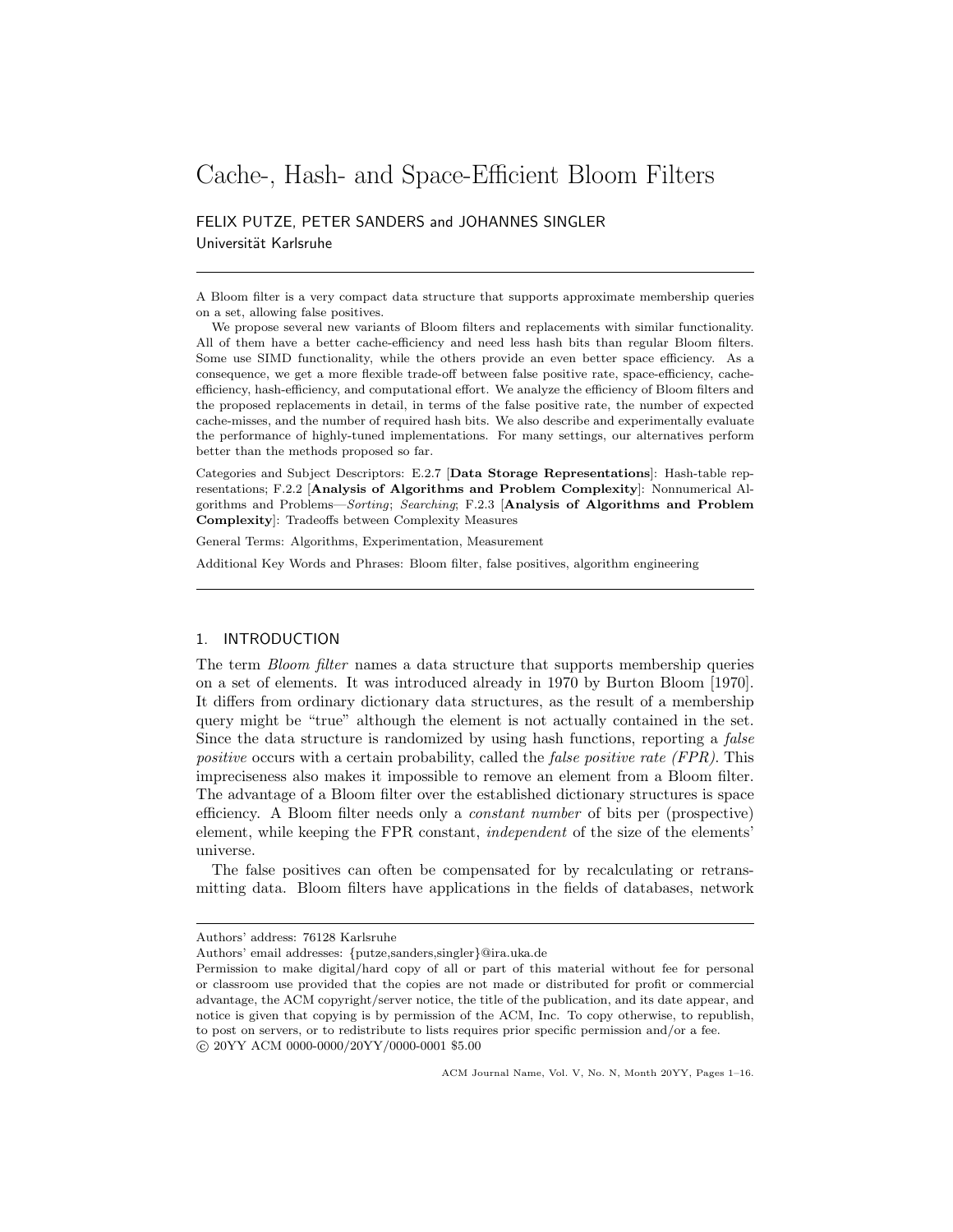applications [Broder and Mitzenmacher 2004] and model checking [Dillinger and Manolios 2004a; 2004b]. The requirements on the Bloom filter and the way of using it differ greatly among these fields of applications.

### 1.1 Paper Outline.

In Section 2 we review "standard" Bloom filters which are based on setting  $k$  bits in a bit array which are determined by  $k$  hash functions. Section 3 introduces and analyzes a family of cache-efficient variants of standard Bloom filters. There are two main ideas here: concentrate the  $k$  bits in one (or only few) cache blocks and precompute random bit patterns in order to save both hash bits and access time. While these Bloom filter variants improve execution time at the cost of slightly increased FPR, the filters presented in Section 4 save space by engineering practical variants of the theoretically space optimal Bloom filter replacements proposed by Path et al. [2005]. The basic idea is a compressed representation of a Bloom filter with  $k = 1$ . Our main algorithmic contribution is the observation that a technique from information retrieval fits perfectly here: Since the distances between set bits are geometrically distributed, Golomb codes yield almost optimal space [Moffat and Turpin 2002]. After giving some hints on the implementation in Section 5, we present an experimental evaluation in Section 6. We conclude our paper in Section 7.

### 2. STANDARD BLOOM FILTERS WITH VARIANTS

The original Bloom filter for representing a set of at most  $n$  elements consists of a bit vector of length m. Let  $c := m/n$  be the bits-per-element rate. Initially, all bits are set to 0. To insert an element  $e$  into the filter,  $k$  bits are set in the Bloom filter according to the evaluations of k independent hash functions  $h_1(e), \ldots, h_k(e)$ . The membership query consists of testing all those bits for the query element. If all bits are set, the element is likely to be contained in the set, otherwise, it is surely not contained.

For a fixed number of contained elements and fixed space, the FPR is lowest possible if the probability of a bit being set is as close as possible to  $\frac{1}{2}$ . One can easily show that it is optimal to choose the integer k close to  $\ln 2 \cdot c = \ln 2 \cdot \frac{m}{n} \approx 0.693 \frac{m}{n}$ (try out whether rounding  $\ln 2 \cdot c$  up or down is better).

The probability that a bit has remained 0 after inserting n elements,  $is<sup>1</sup>$ 

$$
p' := \left(1 - \frac{1}{m}\right)^{kn} \stackrel{i=kn}{\approx} \lim_{i \to \infty} \left(1 - \frac{kn}{mi}\right)^i = e^{-kn/m}.
$$
 (1)

The false positive rate for a standard Bloom filter (std) is

$$
f_{\text{std}}(m, n, k) = (1 - p')^{k} = \left(1 - \left(1 - \frac{1}{m}\right)^{kn}\right)^{k} \approx \left(1 - e^{-kn/m}\right)^{k} \stackrel{!}{\approx} \frac{1}{2^{k}} \tag{2}
$$

for the optimal k. The detailed calculation can be found in Broder and Mitzenmacher's survey paper [2004].

 $^{1}\rm{We}$  assume throughout the paper that the hash functions are perfectly random.

ACM Journal Name, Vol. V, No. N, Month 20YY.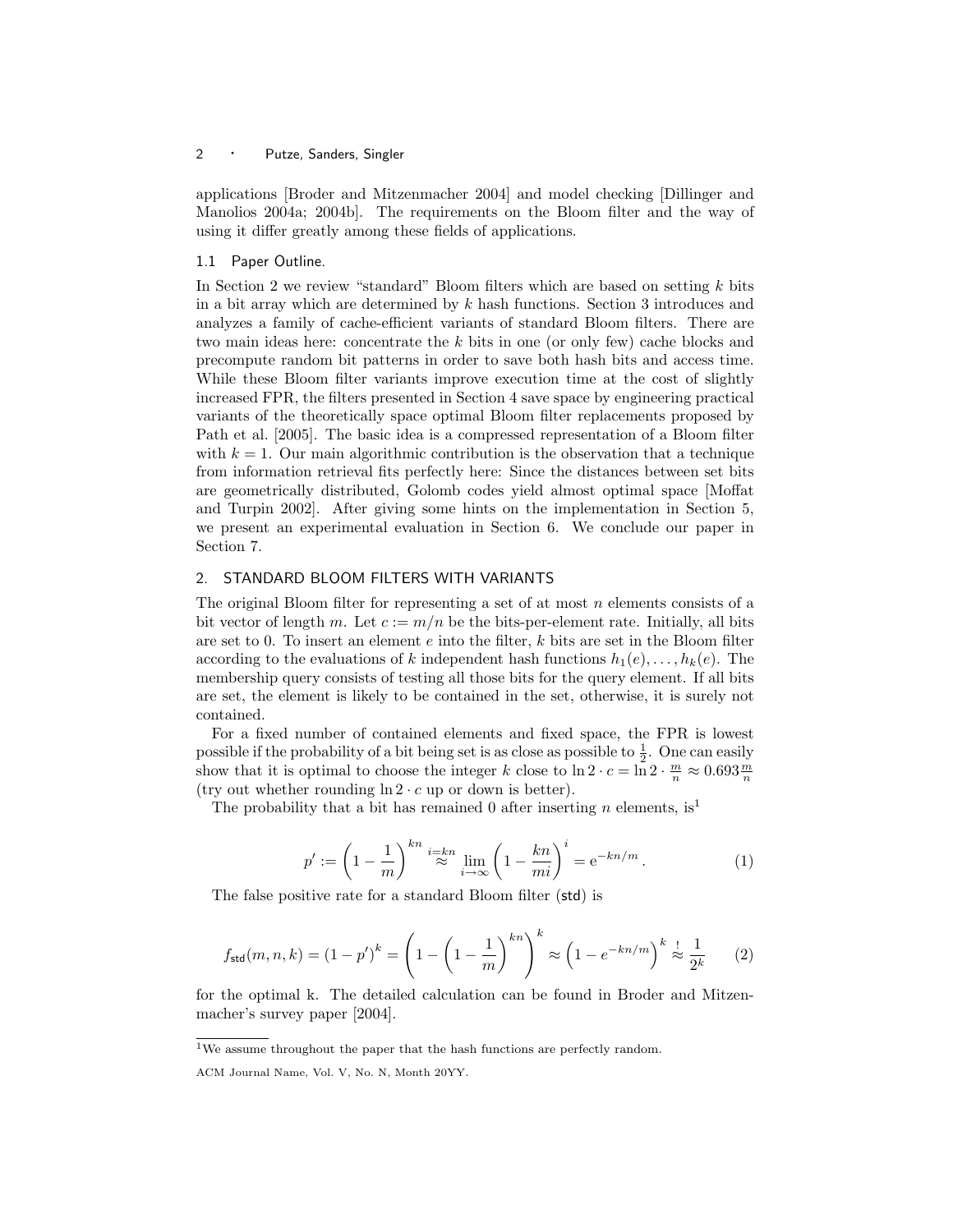### 2.1 Classification.

The original Bloom filter can be termed a semi-dynamic data structure, since it does not support deletions<sup>2</sup>. Variants that do support deletion are called dynamic. The other extreme is a *static* filter where not even additions to the set may occur after construction.

### 2.2 Existing Variants for Different Requirements.

A variant called Counting Bloom Filters [Fan et al. 2000] allows deletion of elements from the Bloom filter by using (small) counters instead of a single bit at every position. This basic technique is also used by [Pagh et al. 2005] in combination with a space-efficient multiset data structure, to yield an asymptotically space-optimal data structure.

### 2.3 More Related Work.

In [Kirsch and Mitzenmacher 2006], it is shown that the prerequisite of independent hash functions can be weakened. The hash values can also be computed from a linear combination of two hash functions  $h_1(e)$  and  $h_2(e)$ . This trick does not worsen the false positive rates in practice.

Lumetta and Mitzenmacher [2006] improve the FPR of Bloom filters by choosing between two hash function families. However, this needs more hashing and causes more cache faults, and hence is contrary to our approaches.

Buhrman, Miltersen and Jaikumar [2002] consider dictionary data structures that answer queries using a single bit probe and with an error probability of  $\epsilon$ . However, note that this data structure is quite different from the bitvector based Bloom filter replacement we consider in Section 4. Our data structure needs much less memory whereas the one in [Buhrman et al. 2002] has the advantage that the error probability can be made arbitrarily small using repeated calls.

### 3. BLOCKED BLOOM FILTERS

We will now analyze the cache efficiency of a standard Bloom filter, which we assume to be much larger than the cache. For negative queries, only less than two cache misses are generated, on the average. This is because each bit is set with probability  $q = 1/2$ , when choosing the optimal k, and the program will return false as soon as an unset bit is found. This cannot be improved much, since at most one cache fault is needed for accessing some randomly specified cell in the data structure. Thus, standard Bloom filters are cache-efficient for negative queries.

For positive queries (both false or true) and insertions, however, standard Bloom filters are *cache-inefficient* since k cache misses are generated.

In this section, we present a generally cache-efficient variant called blocked Bloom filter (blo). It consists of a sequence of b comparatively small standard Bloom filters (Bloom filter blocks), each of which fits into one cache-line. Nowadays, a common cache line size is 64 bytes = 512 bits. For best performance, those small filters are stored cache-line-aligned. For each potential element, the first hash value selects the Bloom filter block to be used. Additional hash values are then used to set or

<sup>&</sup>lt;sup>2</sup>We define a *deletion* as having the same effect as if the element was never inserted.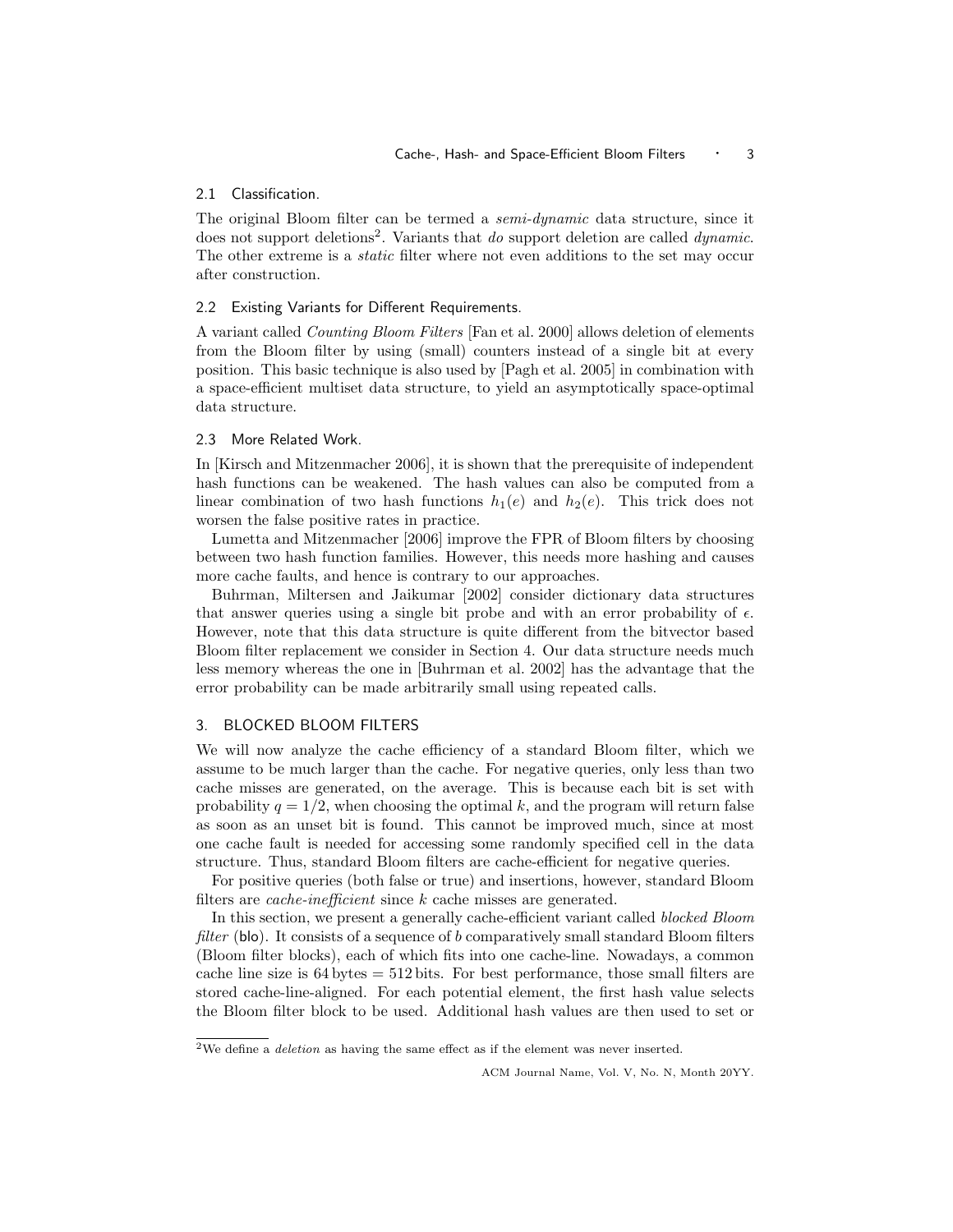| ◡             | - 1 | u        |     | o           | У  | 10         |    | ∸∸              | 13 | 14 | 15 | 16           |              | 18  | 19  |
|---------------|-----|----------|-----|-------------|----|------------|----|-----------------|----|----|----|--------------|--------------|-----|-----|
| <b>.</b>      | h   |          | 8   | 9           | 10 | <b>. .</b> | ᅩᄼ | $\sqrt{2}$<br>∸ | 14 | 16 | ∸  | 18           | 20           | 21  | 23  |
| $\frac{9}{6}$ | 20  | 16       | 14  | $\cap$<br>ᅩ |    | 10         |    | Ο               |    | 14 | 13 | $\sim$<br>ᆠ  |              | 16  | ∠⊥  |
| ◡             | 20  | ∠⊥       | ے۔  | 23          | 24 | 25         | 26 | ا ک             | 28 | 29 | 30 | $\sim$<br>31 | $\sim$<br>32 | 33  | 34  |
|               | 25  | 26       | 28  | 30          | 32 | 35         | 38 | 40              | 44 | 48 | 51 | 58           | 64           | 74  | 90  |
| $\frac{0}{2}$ | 25  | າາ<br>رے | 2 I | 30          | 33 | 40         | 46 | 48              | 57 | 65 | 70 | 87           | 100          | 124 | 165 |

Table I. Increasing the space for a blocked Bloom filter to compensate the FPR (B=512).

test bits as usual, but only inside this one block. A blocked Bloom filter therefore only needs one cache miss for every operation. In the setting of an external memory Bloom filter, the idea of blocking was already suggested in [Manber and Wu 1994], where the increase of the FPR was found negligible for the test case there  $(k = 5)$ , and no further analysis was done. The blocked Bloom filter scheme differs from the partition schemes mentioned in [Kirsch and Mitzenmacher 2006, Section 4.1], where each bit is inserted into a different block.

Let primed identifiers refer to the "local" parameters of the Bloom filter block. At first glance, blocked Bloom filters should have the same FPR as standard Bloom filters of the same size since the FPR in Equation (2) only depends on k and  $n/m$ , k equals k', and the expected value of  $n'/m'$  is  $n/m$ . However, we are dealing with small values of  $m$  so that the approximation is not perfect. More importantly,  $n'$  is a random variable that fluctuates from block to block. Some blocks will be overloaded and others will be underloaded. The net effect is not clear at first glance. The occupancies of the blocks follow a binomial distribution  $B(n, 1/b)$  that can be closely approximated by a Poisson distribution with parameter  $n/b = B/c$  since n is usually large, and  $B/c$  is a small constant. An advantage of this approximation is that it is independent of the specific value of  $n$ . For the overall FPR of a blocked Bloom filter with local FPR  $f_{inner}(B, i, k)$  we get the following infinite but quickly converging sum:

$$
f_{\text{blo}}(B, c, k) := \sum_{i=0}^{\infty} \text{Poisson}_{B/c}(i) \cdot f_{\text{inner}}(B, i, k)
$$
 (3)

For a blocked Bloom filter using the typical value  $c = 8$  bits per element, the decline in accuracy is not particularly bad; the FPR is 0.0231 instead of 0.0215 for  $B = 512$  bits. By increasing c by one, we can (over-)compensate for that. For larger c, the effect of the non-uniform distribution can be diminished by choosing a smaller k than otherwise optimal. Still, for  $c = 20$  and  $k = 14$ , the FPR almost triples: it rises from 0.0000671 to 0.000194, which might not be acceptable in certain applications. Thus, we have to increase  $c$  to 24. The numerically computed results for many values of c are shown in Table I. These values are impractical for  $c > 28$ , since more than 50% additional memory must be used to compensate for the blocking. However, for  $c < 20$ , the additional memory required is only 20%. This can be acceptable, and often even comes with an improvement to the FPR, in the end. For  $c > 34$ , the blocked Bloom filter with  $B = 512$  cannot compensate the FPR any more, for a reasonable number of bits per element.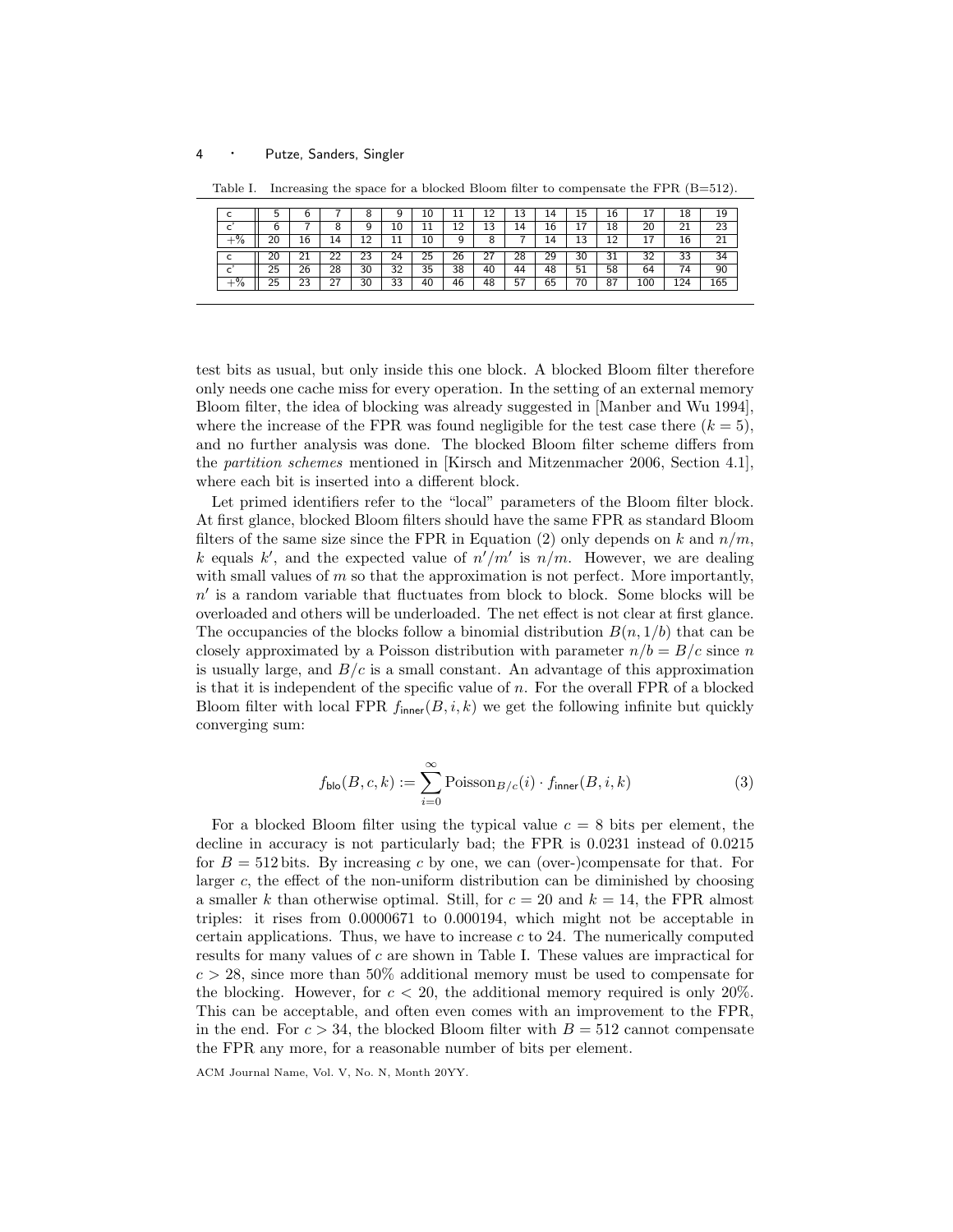#### 3.1 Bit Patterns (pat).

A cache miss is usually quite costly in terms of execution time. However, the advantage in performance by saving cache misses can still be eaten up if the computation is too complex. For the blocked Bloom filters, we still have to set or test  $k$  bits for every insertion or positive query. On the other hand, modern processors handle up to 128 bits in a SIMD instruction. The latest models even have two SIMD units. Hence, a complete cache-line can be handled in only two steps.

To benefit from this functionality, we propose to implement blocked Bloom filters using precomputed bit patterns. Instead of setting  $k$  bits through the evaluation of  $k$  hash functions, a single hash function chooses a precomputed pattern from a table of random  $k$ -bit pattern of width  $B$ . In many cases, this table will fit into the cache. With this solution, only one small (in terms of bits) hash value is needed, and the operation can be implemented using few SIMD instructions. When transferring the Bloom filter, the table need not be included explicitly in the data, but can be reconstructed using the seed value.

The main disadvantage of the bit pattern approach is that two elements may cause a table collision when they are hashed to the same pattern. This leads to an increased FPR. If  $\ell$  is the number of table entries, the collision probability in an n element Bloom filter block is  $p_{\text{coll}}(n, \ell) := 1 - \left(1 - \frac{1}{\ell}\right)^n$ . Hence we can bound the FPR for one block by

$$
f_{\text{pat}}(m, n, k, \ell) \le p_{\text{coll}}(\ell) + (1 - p_{\text{coll}}(\ell)) f_{\text{std}}(m, n, k). \tag{4}
$$

This local FPR can be plugged into Equation (3) to yield the total FPR. Bit patterns work well when on the one hand, the pattern table is small enough to fit into the cache and on the other hand, the table is big enough to ensure that table collisions do not increase the FPR by too much.

#### 3.2 Multiplexing Patterns.

To refine this idea once more, we can achieve a larger variety of patterns from a single table by bitwise-or-ing x patterns with an average number of  $k/x$  set bits. Ignoring rounding problems, dependencies, etc.

$$
f_{\mathsf{pat}[x]}(m,n,k,\ell) \approx f_{\mathsf{pat}}(m,m,k/x,\ell)^x. \tag{5}
$$

#### 3.3 Multi-Blocking.

One more variant that helps improving the FPR, is called multi-blocking. We allow the query operation to access X Bloom filters blocks, setting or testing  $k/X$  bits respectively in each block. (When  $k$  is not divisible by  $X$ , we set an extra bit in the first  $k \mod X$  blocks.) Multi-blocking performs better than just increasing the block size to  $XB$ , since more variety is introduced this way. If we divide the set bits among several blocks, the expected number of 1 bits per block remains the same. However, only  $k/X$  bits are considered in each participating block, when accessing an element. Thus, we have to generalize Equation (2):

$$
f_{\text{std}[X]}(m, n, k) = \left(1 - \left(1 - \frac{1}{m}\right)^{kn/X}\right)^k
$$
 (6)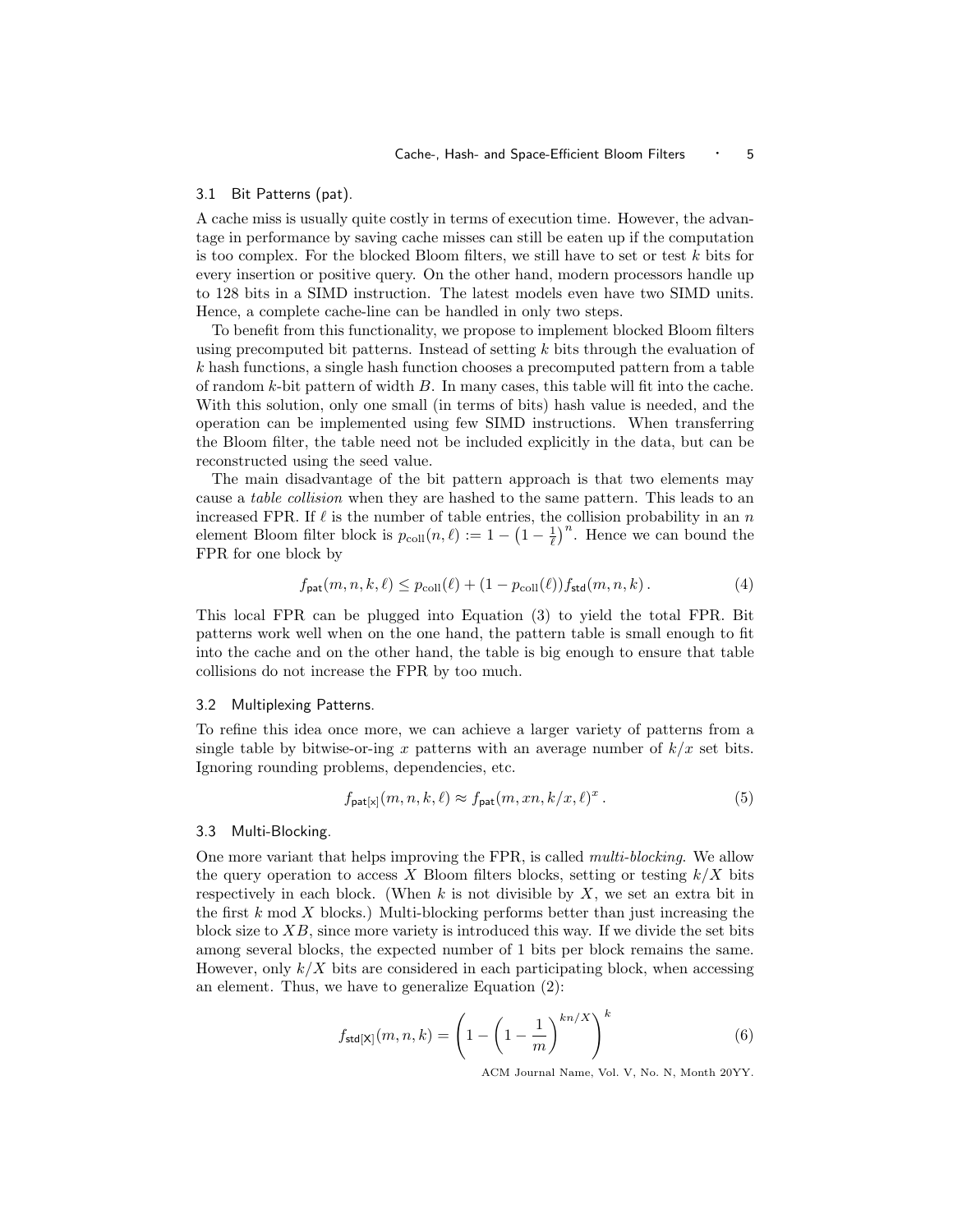

Fig. 1. Comparing the empirical FPR to the theoretically computed one, for some variants. The lines represent the theoretical, the points indicate the experimental results.

We get an estimate for the total FPR of

$$
f_{\text{blo}[X]}(B,c,k) := \sum_{i=0}^{\infty} \text{Poisson}_{XB/c}(i) \cdot f_{\text{std}[X]}(B,i/X,k)^{X}
$$
 (7)

This can be adapted to bit patterns as before. The multiplexing and the multiblocking factor will be denoted by appending them to either variant, i. e. blo[X] and pat[x, X] respectively.

### 3.4 Combinations.

Using the formulas presented, all combinations of the variants presented here can be theoretically analyzed. Although the calculations make simplifying assumptions, mainly through disregarding dependencies, they match the experimental results closely, as shown in Figure 1. The differences are very small, and only appear for large c, where random noise in the experimental values comes into play.

#### Hash Complexity

Besides the cost for memory access, Bloom filters incur a cost for evaluating hash functions. Since the time needed for this is very application dependent, we choose to compare the different algorithms based on the number of hash bits needed for a filter access. Table II summarizes the results (the ch and gcs methods are discussed in Section 4).

Exemplary values for  $m = 800,000,000$  are shown in Figure 2. The values follow the theoretical computation in Table II. Obviously, the proposed variants perform better than the standard Bloom filters, for a reasonable choice of c.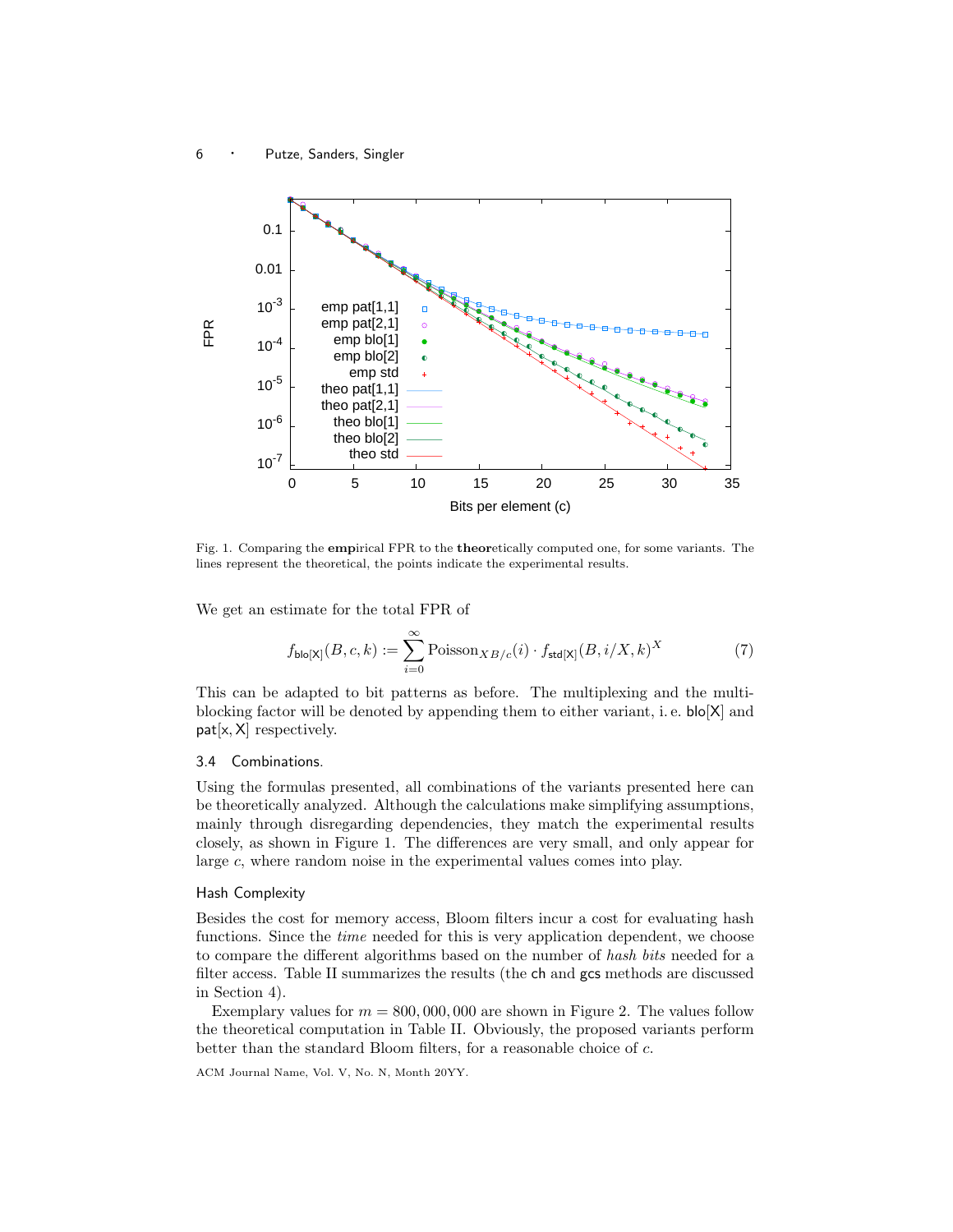Table II. Number of hash bits used by the various variants.  $f$  is the desired FPR,  $n$  the number of elements, and m the available space, B the block size, and  $\ell$  the length of the pattern table. Throughout this paper,  $\log x$  stands for  $\log_2 x$ .

| Operation | Insert / Positive Query      | Negative Query            |
|-----------|------------------------------|---------------------------|
| std       | $k \log m$                   | $2\log m$ (expected)      |
| b o[X]    | $X \log(m/B) + k \log B$     | $\log(m/B) + 2 \log B$    |
| pat[x, X] | $X(\log(m/B) + x \log \ell)$ | $\log(m/B) + x \log \ell$ |
| ch        | $\log n/f$                   | $\log n/f$                |
| gcs       | $\log n/f$                   | $\log n/f$                |



Fig. 2. Number of hash bits used against the FPR.

### 4. SPACE-EFFICIENT BLOOM FILTER REPLACEMENTS

In the previous section, we have proposed methods for making Bloom filters produce less cache faults and use less hash bits. The aim was to improve the execution time, while at the same time, sacrificing FPR and/or space efficiency. In this section, we describe Bloom filters with near optimal space consumption that are also cacheefficient. We pay for this with a trade-off between execution time and an additive term in the space requirement.

Our basic solution is also static, i. e. the data structure must be constructed in a preprocessing step, with all elements given, before any query can be posed. At the end of this section we outline how the data structure can be dynamized.

The original Bloom filters are space-efficient, but not space-optimal [Pagh et al. 2005]. When ignoring membership query time, one could just store one hash value in the range  $\{1, \ldots, n/f\}$  to obtain an FPR of f. This would cost only  $\log {n/f \choose n} \approx$  $n \log \frac{e}{f}$  bits instead of  $\frac{n}{\ln 2} \log(1/f)$  bits. Hence, a traditional Bloom filter needs about  $1/\ln 2 \approx 1.44$  times as much space, even worse by an additive constant when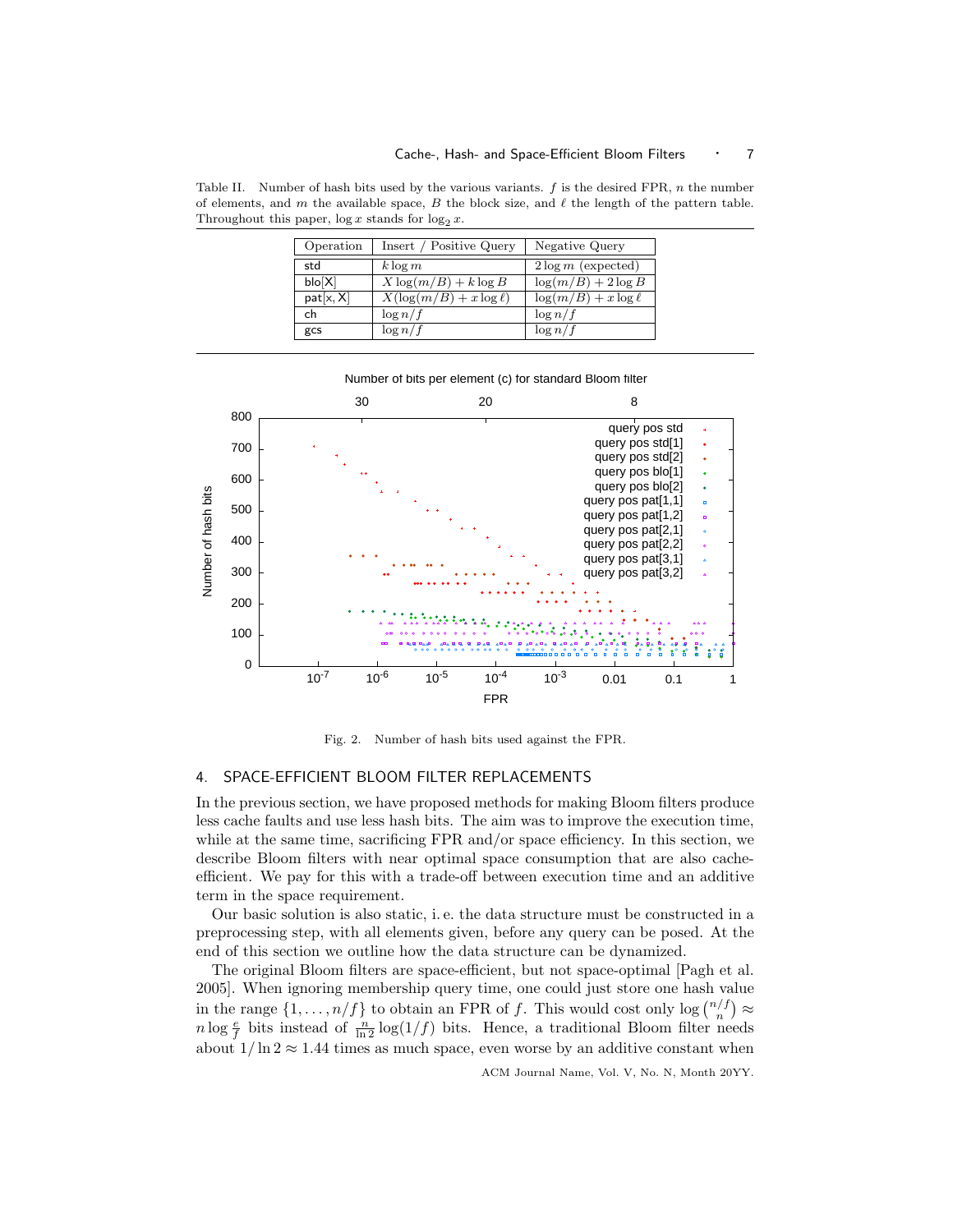compared to the information-theoretic minimum,  $n \log(1/f)$  bits. This amount of extra memory can be saved by sacrificing some access time. Pagh et al. [2005] use a asymptotically space-optimal hash data structure invented by Cleary [1984] for storing just those hash values. Let this approach be termed  $CH$  filter (ch) here. However, to guarantee expected constant membership query time, a constant number of bits must be spent additionally for each contained element. Those bits comprise a structure that gives hints to find the desired element quickly. The more bits are provided, the faster the data structures will work. Although the number of bits is independent of  $n$ , and more importantly, of the FPR, this eats up most of the savings achieved, for reasonably small values of c. Another point is that a hash data structure should never get close to full, i. e. there must be some maximal load  $\alpha$ , which in turn increases memory usage. Summarizing this, access time must be traded off with space efficiency again, but this time with the ability to get arbitrarily close to the theoretical optimum, asymptotically.

Our own solution proposed here is based on an approach used in search engines to store sorted lists of integers [Sanders and Transier 2007]. Imagine a simple Bloom filter with  $k = 1$ , i.e. a hashed bitmap, yielding an FPR of  $1/c$ . This bitmap can be greatly compressed, as the  $1$  bits are sparse.<sup>3</sup> We do not directly compress the bitmap, but the sorted sequence of hash values in the range  $\{0, \ldots, nc\}$ for all the contained elements. These values are uniformly distributed, therefore, the differences between two successive values are (approximately) geometrically distributed with  $p = 1/c$ . For a geometric distribution, *Golomb coding* [Moffat] and Turpin 2002, p. 36] is a minimal-redundancy code, i. e. by choosing the right parameter, we lose only at most half a bit per element, compared to the informationtheoretic optimum.

However, this compressed sequence still does not allow any random-access, since the Golomb codes have value-dependent sizes. Hence, we have to augment it with a index data structure so we can seek to a place near the desired location quickly. Therefore, we divide the number range of the hash function into parts of equal size I. In addition, for each of these blocks, a bit-accurate pointer to the beginning of the subsequence that contains the corresponding values, is stored. So there is a trade-off once again: For a small search time we want a small  $I$ , but large  $I$  are good for saving space.

This data structure, termed Golomb-Compressed Sequence (gcs) is static, in contrast to the compact-hash approach, i. e., all hash values (and thus all elements in the set) must be known beforehand.

### 4.1 Dynamization of gcs

We can support insertions by maintaining a small dynamic hash table  $T_i$  for recently inserted elements. It suffices if  $T_i$  stores the bit positions for the main table. When  $T_i$  becomes too big, we empty it by reconstructing the main table. With a bit of caution we can even support deletion using a deletion buffer  $T_d$ . This works if both the main table and  $T<sub>d</sub>$  store multisets of bit positions. This can be done very

<sup>&</sup>lt;sup>3</sup>In [Mitzenmacher 2001] this is exploited using arithmetic coding. Our approach is related but more directly uses the structure of the problem and directly leads to an approach that allows random access.

ACM Journal Name, Vol. V, No. N, Month 20YY.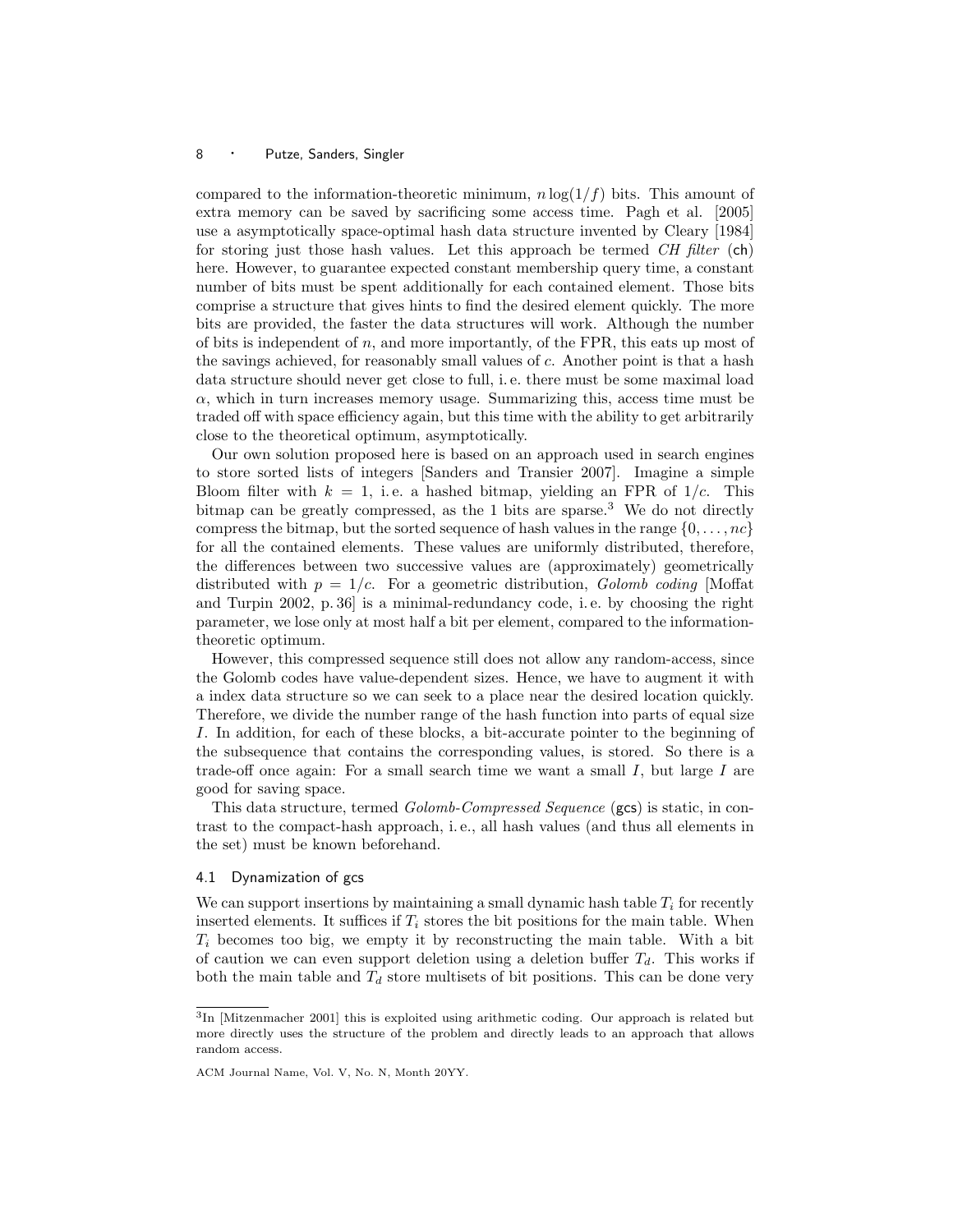space-efficiently in the main table. We just need to provide a code word for the distance 0. Since this does not significantly increase the lengths of the other code words and since there are only few collisions, the resulting space and time overhead is small.

### 5. IMPLEMENTATION ASPECTS

Blocked Bloom filters with bit patterns profit from storing the Bloom filter in negated form—a membership query then reduces to testing whether the bitwiseand of the pattern and the negated filter block is zero. Insertion amounts to a bitwise-and of the negated pattern and the negated filter block.

To scale the hash values to the appropriate range, we use floating-point multiplication and rounding instead of division with remainder. Our measurements indicate that this is crucial for performance.

We implemented all algorithms in a library-style way that makes them easy to use in real applications. This includes easy configuration of all tuning parameters, most of them allowed to be changed at runtime. Through generic programming, we are able to plug in arbitrary data types and hash functions, without any runtime overhead. The code can be obtained from the authors.

With all those details described, we can state that everything possible was done to achieve best practical performance for all of the contestants, thus guaranteeing a fair comparison.

Assume we have two bit vectors, the pattern  $p$ , and the filter  $f$ . We want to tests whether all 1 bits in p are also set in f. All operations in the following are supposed to be executed bitwise on the vectors.

$$
((p \Rightarrow f) = \overline{1}) \Leftrightarrow (p \land f = p) \Leftrightarrow ((p \land f) \oplus p = \overline{0})
$$
\n(8)

Now, keep the filter in an inverted fashion, always. Then, there is only one binary operation and one comparison against 0 necessary.

$$
((p \Rightarrow f) = \overline{1}) \Leftrightarrow (\neg p \lor f = \overline{1}) \Leftrightarrow (p \land \neg f = \overline{0})
$$
\n(9)

For the insert operation, we only need one more binary inversion. Overall, since an inversion is cheaper than a binary operation, we use the inverted version.

### 6. EXPERIMENTAL EVALUATION

We evaluate our implementations using one core of an Intel Xeon 5140 dual-core processor, running at 2.33 GHz with 4 MB of L2-cache using 64 Byte cache lines. They use the automatic vectorization feature of the Intel  $C++$  Compiler<sup>4</sup> to enable SIMD operations without hand-written assembler code. We benchmark the operations

- (1) insert an element
- (2) query an element contained in the set, returning true
- (3) query an element not contained in the set, returning true or false

<sup>4</sup>Version 9.1.045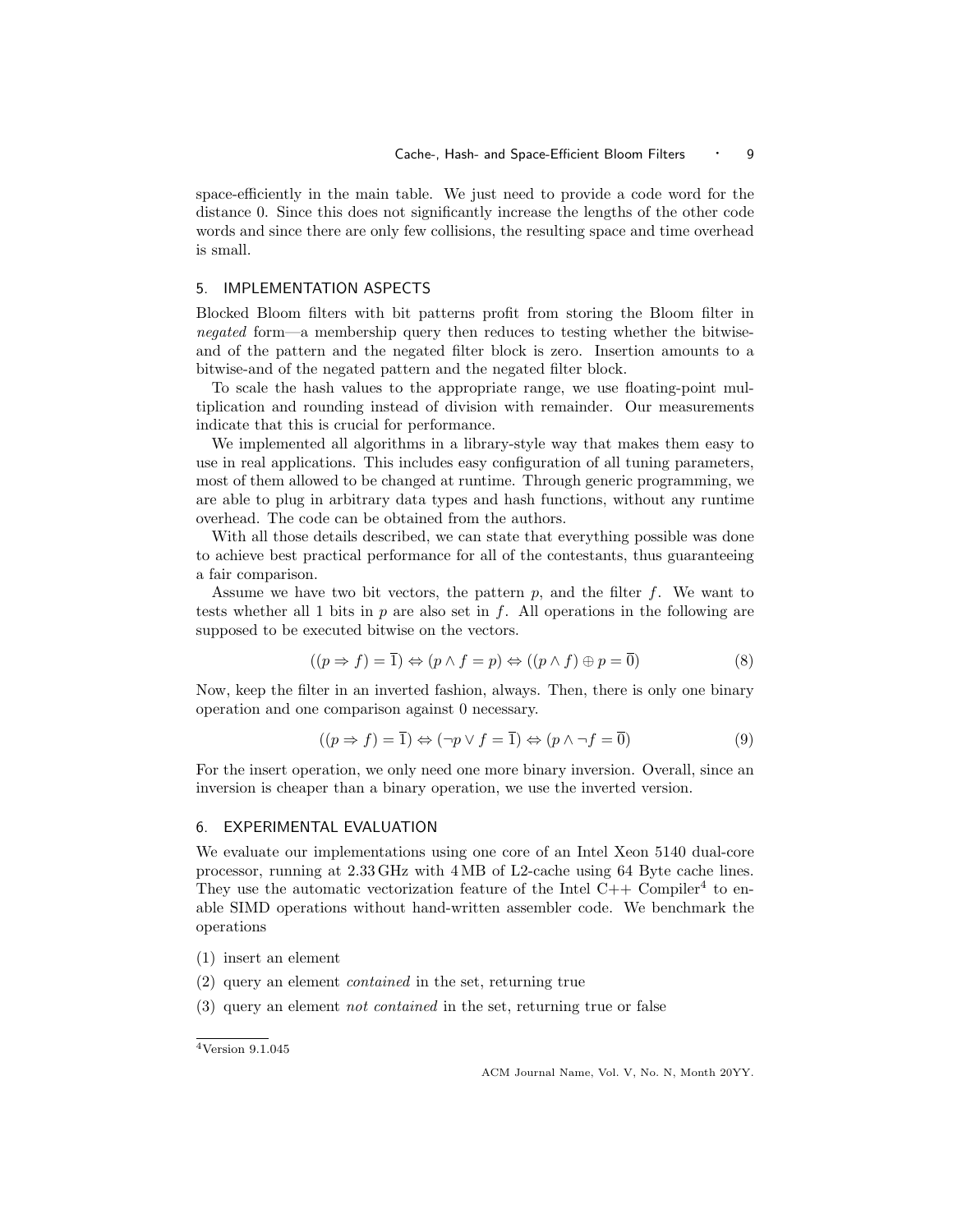The elements are strings of length 8. They are hashed using one or two variants of Jenkins' hash function [Dillinger and Manolios 2004b] with different seeds which output a total of 64 bits. When even more bits are needed, hash values are generated as needed using a linear combination of those two hash values, as proposed in [Kirsch and Mitzenmacher 2006]. In each case, the number of elements n is chosen so that the filter data structure has size  $95 \text{ MB}$ . After inserting n elements, querying for the same set is performed. Additional  $n$  elements are queried for in the second step. This made it possible to measure the running times for both positive and negative queries. The cache-line size is 64 bytes, so we chose  $B = 512$ . For the pattern-based filters, the table size is set to the full 4 MB, resulting in  $\ell = 64K$ .

To make the comparison fair, we also include variants of the standard Bloom filter that for a given c use a  $k$  value just large enough to ensure an FPR at least as good as  $\mathsf{blo}[1]$  (std[1]) and  $\mathsf{blo}[2]$  (std[2]) respectively.

Figures 3 and 4 show running times for the positive and negative queries as well as the filter size, for  $c$  from 1 to 34. The insertion times are omitted since they are very similar to the times for positive queries.

As stated before, there is not much improvement to expect for negative queries, since their detection is already quite cache-efficient for the original Bloom filter. Also, they do not use many hash bits. For both positive queries and insertions, the blocked Bloom Filter variants outperform the original Bloom filter, in particular for low FPRs, i. e. high reliability. The maximum speedup factor is close to 4, using 32% more memory than the standard variant. However, the speedup is actually smaller than one would expect from the difference in cache misses (see Appendix A). Apparently, the system can hide cache latencies using prefetching. A system based on a different architecture shows similar results (see Appendix B).

The normal pattern variants are only slightly faster than the regular blocked Bloom filter. One reason is that we use very cheap hash functions. But there is another cause: When the pattern table occupies all of the cache, almost every filter access evicts a pattern from the cache whose next access will cause a cache fault. Reducing the table size (slowly) reduces this problem. The normal pattern variant also does not reach the area of very large FPRs. For  $c = 34$ , the FPR is limited by the probability of table collisions, about  $512/34/64K \approx 2.310^{-4}$ . The multiplexing versions are able to overcome this limitation, but need more computational effort.

Regarding the single-blocking variants, for positives and insertions, pat[1, 1] performs best for rather high FPRs, while pat[2, 1] extends this behavior to smaller FPRs, using 2-fold multiplexing.

Regarding the two-blocking variants, for positives and insertions,  $pat[1, 2]$  performs best, being up to almost twice as fast as any standard variant, for a low FPRs. It this range,  $pat[1, 2]$  can also compete for negative queries. When an even smaller FPR is requested,  $b|o[2]$  should be used, which is only marginally slower than  $pat[1, 2]$ .

We performed a similar test for the space-efficient replacements. The ch data structure used 3 additional bits per entry, while varying the load factor from 0.90 to 0.99.

The results are stated in Figure 5, comparing to the standard Bloom filter for  $c =$ 40, all featuring the same FPR. For this FPR, the lower bound in space for storing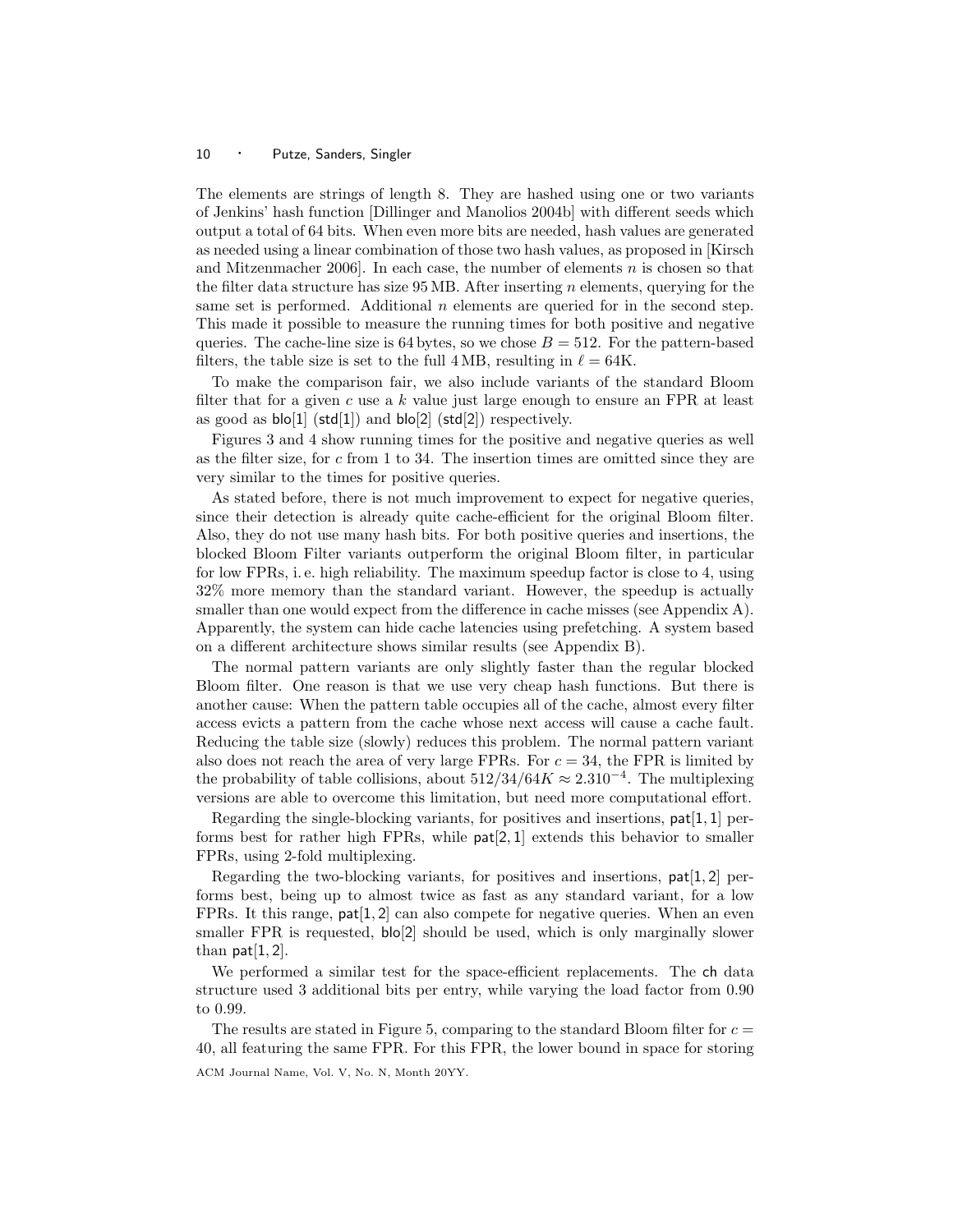

Fig. 3. Execution times for positive (top), negative (middle) queries, and size of filter in bits per contained element (bottom). For comparison, lines connect data points with the same number of bits per element. For readability, only the variants accessing one block are shown here in (top) and (middle), the two-block variants can be found in Figure 4.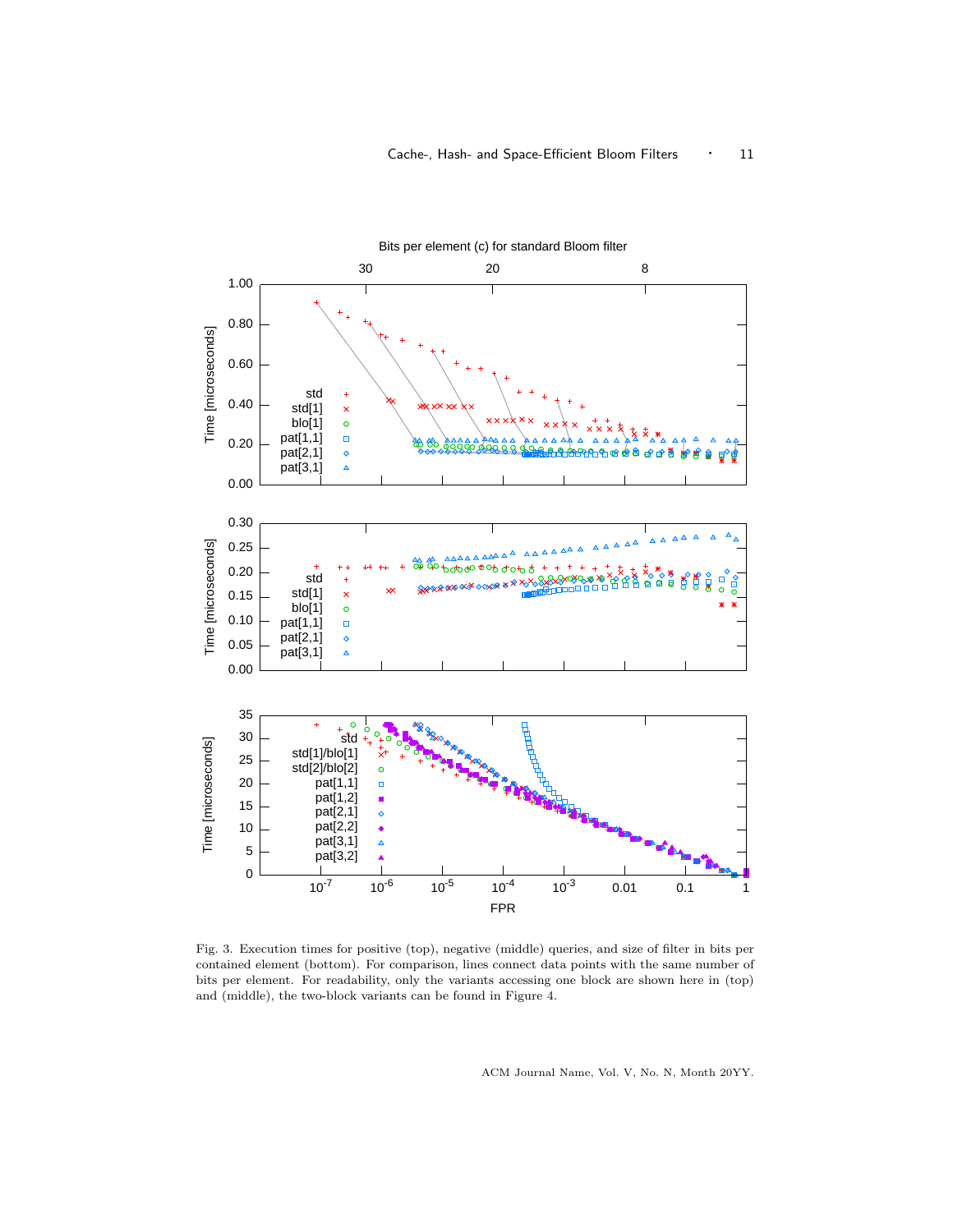

Fig. 4. Execution times for positive (top) and negative (bottom) queries for the variants accessing two blocks.

the hash values is  $-\log 4.5110^{-9} + \log e = 29.14$  bits per element. The minimum space requirement in this experiment for gcs is in fact 29.14 bits  $(I \to \infty)$ , reaching the optimum, while for ch, it is 30.80 bits ( $\alpha \rightarrow 1$  and omitting one redundant helper bit per entry). For gcs, the index data structure can be easily and flexibly rebuilt after compact transmission, but for ch, the whole filter must be rebuilt to achieve acceptable execution times.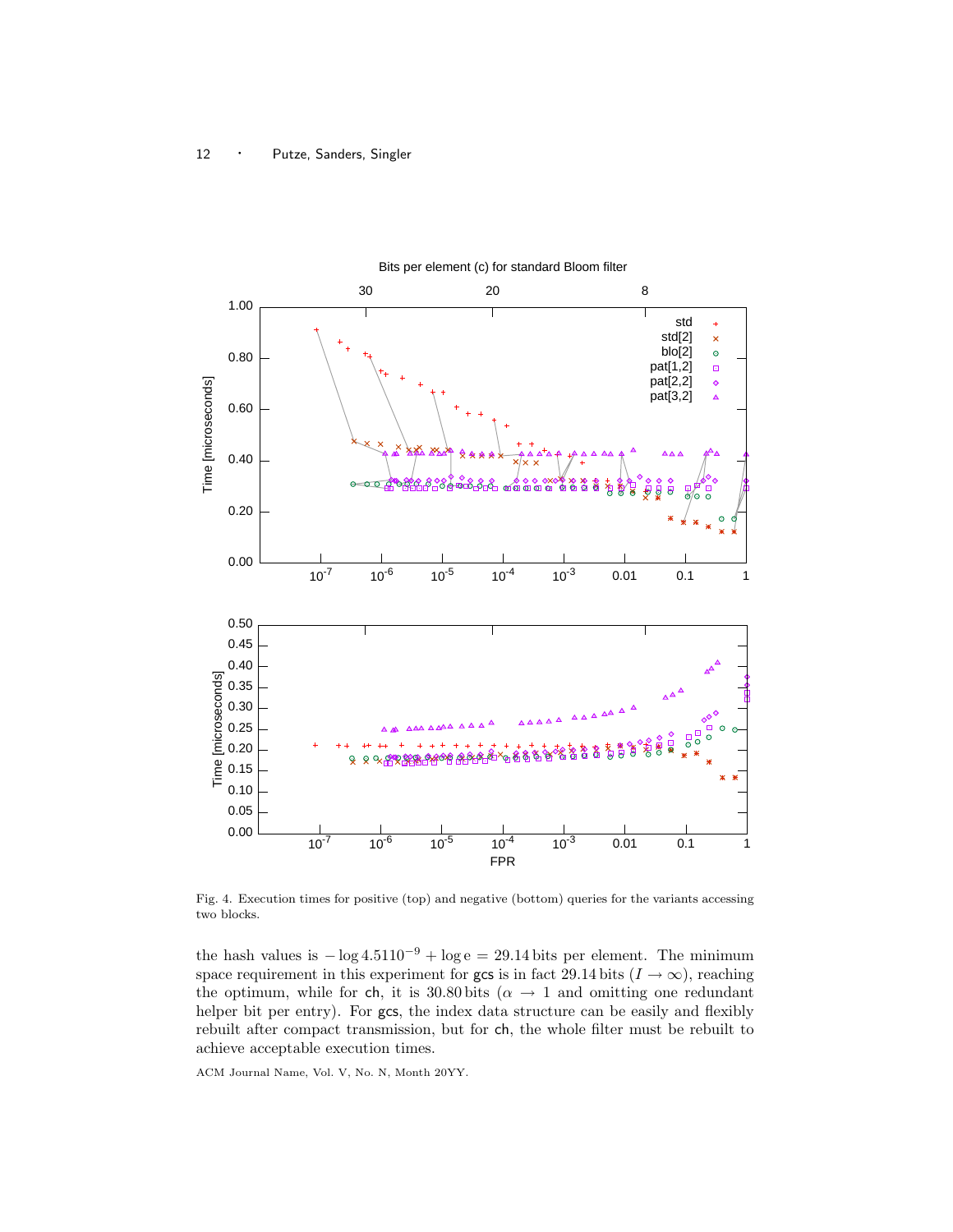

Fig. 5. Execution times of the different operations for many variants and tuning parameters, FPR equivalent to a standard Bloom filter with  $c = 40$  and optimal k.

As we can see, the static gcs implementation provides excellent performance when the memory limitations are tight. If more space is available, Compact hash (ch) gives better query times, but collapses in terms of insertion performance.

### 7. CONCLUSION

Which variant or replacement of a Bloom filter works best depends on the application a lot. Standard Bloom filters are still a good choice in many cases. They are particularly efficient for negative queries. Even insertions and positive queries work better than one might think because modern hardware can mitigate cache faults by overlapping multiple memory accesses and because a reduction of  $k$  below the "optimal" value brings considerable speedup at moderate increase in space consumption or FPR. Blocked Bloom filters, possibly together with precomputed bit patterns, can mean a significant speedup if insertions and positive queries are important operations or when hash bits are expensive. Multiplexing and multiblocking Bloom filters become important when a very low FPR is required. Space-efficient Bloom filter replacements are particularly interesting when one wants to reduce communication volume for transferring the filter. Somewhat surprisingly, the price one pays in terms of access time is small or even negative if one uses our implementation based on bucketed Golomb coding. Recently, Patrascu [2008] has developed a sophisticated approach that gives a much better asymptotic tradeoff between access time and space overhead for data structures such as our bucketed Golomb coding. It might be interesting to see whether such data structures give good performance in practice.

If internal space efficiency is less important than access time and saving communication volume, one could accelerate our implementation further by using Golomb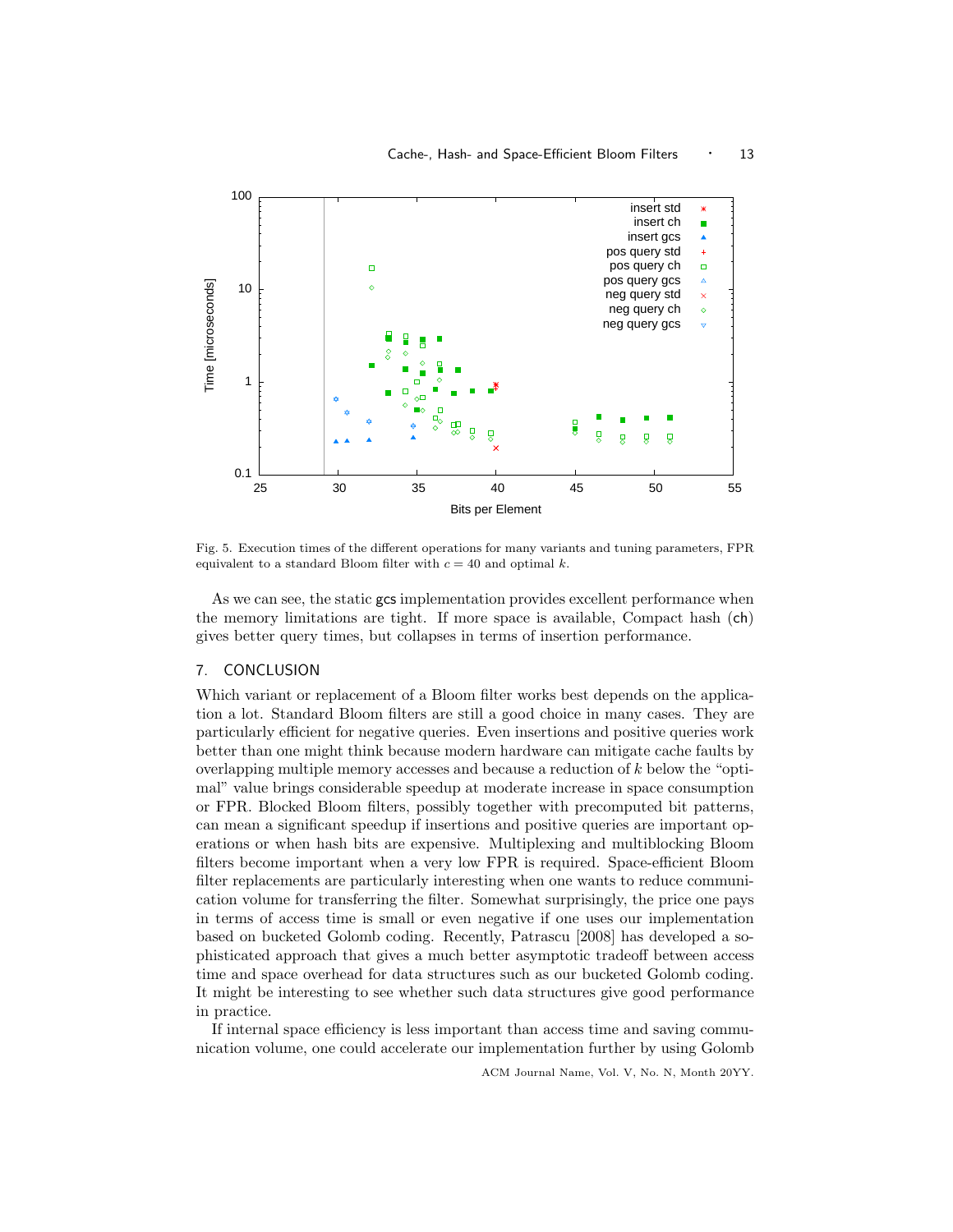coding only for the communication and by using a faster representation internally.

We believe that, independent of the particular results, our paper is also instructive as a case study in algorithm engineering and its methodology: Modeling both the machine (cache, prefetching, SIMD instructions) and the application (operation mix, difficulty of hashing) are very important here. The paper contains nontrivial components with respect to design, analysis, implementation, experimental evaluation, and algorithm library design. In particular, the analysis is of a "nonstandard" type, i. e., analysis only seems tractable with simplifying assumptions that are then validated experimentally.

### **REFERENCES**

- Bloom, B. H. 1970. Space-time trade-offs in hash coding with allowable errors. Communications of the ACM 13, 7.
- Broder, A. and Mitzenmacher, M. 2004. Network applications of bloom filters: A survey. Internet Mathematics 1, 4.
- Buhrman, H., Miltersen, P. B., Radhakrishnan, J., and Venkatesh, S. 2002. Are bitvectors optimal? SIAM J. Comput 31, 6, 1723–1744.
- Cleary, J. G. 1984. Compact hash tables using bidirectional linear probing. IEEE Transactions on Computers 33, 9, 828–834.
- DILLINGER, P. C. AND MANOLIOS, P. 2004a. Bloom filters in probabilistic verification. In FMCAD. LNCS, vol. 3312. 367–381.
- Dillinger, P. C. and Manolios, P. 2004b. Fast and accurate bitstate verification for SPIN. In SPIN. LNCS, vol. 2989. 57–75.
- Fan, L., Cao, P., Almeida, J. M., and Broder, A. Z. 2000. Summary cache: a scalable wide-area web cache sharing protocol. IEEE/ACM TON 8, 3, 281-293.
- KIRSCH, A. AND MITZENMACHER, M. 2006. Less hashing, same performance: Building a better Bloom filter. In ESA 2006. LNCS, vol. 4168. 456–467.
- LUMETTA, S. AND MITZENMACHER, M. 2006. Using the power of two choices to improve bloom filters. http://www.eecs.harvard.edu/~michaelm/postscripts/bftwo.ps.
- Manber, U. and Wu, S. 1994. An algorithm for approximate membership checking with application to password security. Information Processing Letters 50, 4 (25 May), 191–197.
- Mitzenmacher, M. 2001. Compressed Bloom filters. In PODC 2001. 144–150.
- Moffat, A. and Turpin, A. 2002. Compression and Coding Algorithms. Kluwer.
- PAGH, A., PAGH, R., AND RAO, S. S. 2005. An optimal Bloom filter replacement. In SODA 2005. 823–829.
- PATRASCU, M. 2008. Succincter. In FOCS. IEEE Computer Society, 305-313.
- SANDERS, P. AND TRANSIER, F. 2007. Intersection in integer inverted indices. In 9th Workshop on Algorithm Engineering and Experiments (ALENEX). New Orleans.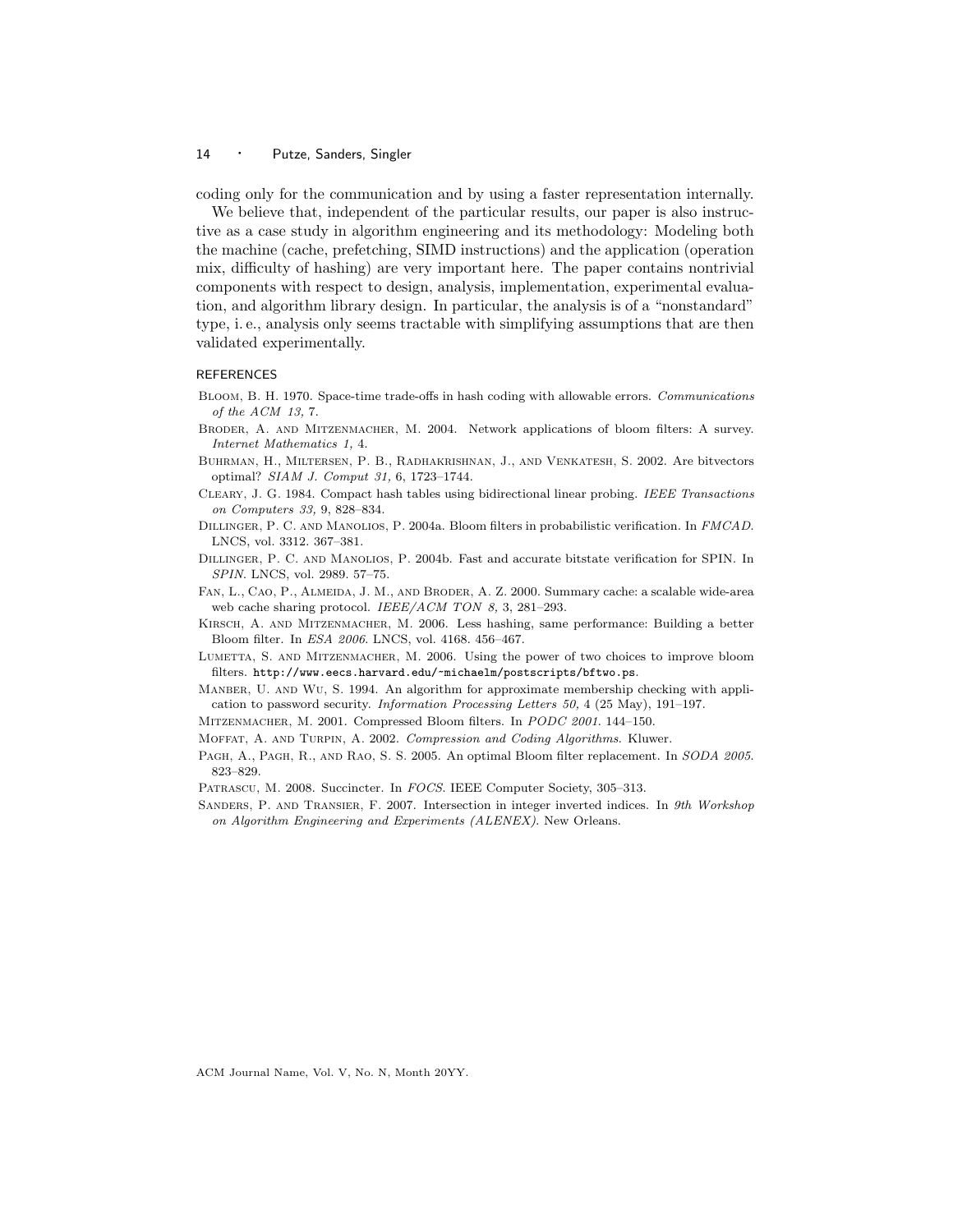|                 | Table Size / Operation |     |               |     |               |     |  |  |  |
|-----------------|------------------------|-----|---------------|-----|---------------|-----|--|--|--|
|                 | 64 KB                  |     | 2048 KB       |     | 4096 KB       |     |  |  |  |
| Algorithm       | insert /<br>pos        | neg | insert<br>pos | neg | insert<br>pos | neg |  |  |  |
| std             | 539                    | 112 | 539           | 112 | 539           | 112 |  |  |  |
| $\text{blo}[1]$ | 39                     | 39  | 39            | 39  | 39            | 38  |  |  |  |
| b o[2]          | 77                     | 39  | 77            | 39  | 77            | 39  |  |  |  |
| pat[1,1]        | 39                     | 39  | 55            | 55  | 64            | 64  |  |  |  |
| pat[1,2]        | 77                     | 41  | 109           | 55  | 128           | 65  |  |  |  |
| pat[2,1]        | 39                     | 39  | 55            | 55  | 64            | 64  |  |  |  |
| pat[2,2]        | 77                     | 41  | 109           | 55  | 128           | 65  |  |  |  |
| pat[3,1]        | 39                     | 39  | 55            | 55  | 64            | 64  |  |  |  |
| pat[3,2]        | 77                     | 41  | 109           | 55  | 128           | 65  |  |  |  |

Table III. Number of cache misses (in millions) for various algorithms, operations, and table sizes.

## Appendix

### A. CACHE-EFFICIENCY EVALUATION

Table III lists the number of cache faults that are triggered by executing the experiment. We used a table of size either 64 KB, 2048 KB or 4096 KB. For  $c = 20$ , we inserted and queried 40 000 000 elements, respectively. **bo**[1] causes about one cache miss per operation, which is quite accurately reflected by the numbers. For a insertion or positively answered query, the number of cache faults is reduced by a factor of 13.96 compared to std. This is also just as expected, since  $k = 14$ . However, Figure 3 indicates that for  $c = 20$ ,  $\text{blo}[1]$  is only about 3 times faster than std. Part of the explanation is that the number of hash bits needed by the two schemes only differs by a factor of about three. However, since the execution time is still dominated by the memory access times, an important part of the explanation seems to be that the compiler schedules memory accesses (or prefetches) already in the loop iteration before the actual use of the data. Thus, cache latency can be hidden behind other operations. This prefetching behavior also explains why there are about 2.9 cache faults per negative query of std although the analysis predicts only two. Apparently, once the query algorithm found a zero bit, one more memory access has already been issued.

For the two-blocking variants, the number of cache misses obviously doubles. When using patterns, the pattern table and the accessed blocks fight for the cache. When the table is as large as the cache, the numbers go up by a factor of 1.7, compared to a table of negligible size. This surprises, since the table entries should clearly dominate the cache sets. Because of the 8-way set-associative cache organization, we would expect only every  $8<sup>th</sup>$  table access to fail, instead of the measured 70%. Apparently, the cache does not follow a strict LRU policy. Still, the number of cache misses is far lower than for the standard variants. This fighting for the cache could be avoided by using special compiler instructions to bypass the cache when reading or writing blocks.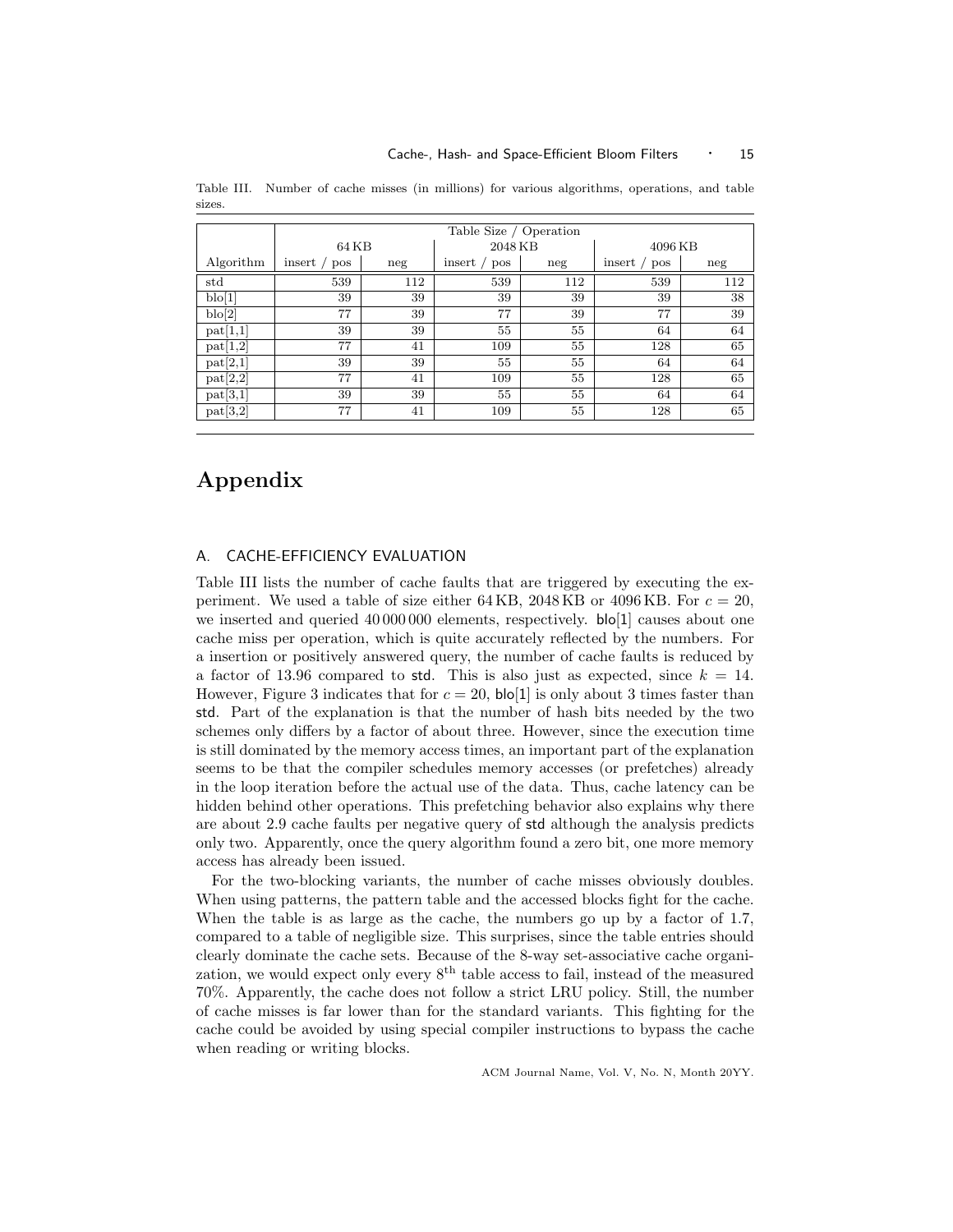### B. RESULTS FOR AMD PLATFORM

To ensure that our results are not specific for a particular processor architecture, we have repeated the tests from Figures 3 and 4 on an AMD Opteron 844 machine with 1 MB cache, running at 1.8 GHz (see Figures 6 and 7). The table size was reduced to 1 MB, accordingly.

The speed improvements for this platform are even slightly better, the maximum speedup is about 5 instead of 4. However, the absolute runing times are worse, because of the system's worse overall performance. The pat[1,1] filter does not reach as low FPRs as before, because of the shorter pattern table.

### ACKNOWLEDGMENTS

We would like to thank M. Dietzfelbinger for valuable discussions and hints how to analyze the false positive rate of blocked Bloom filters. Frederik Transier provided a first implementation of Golomb coding.

Received Dec 2007; accepted Dec 2008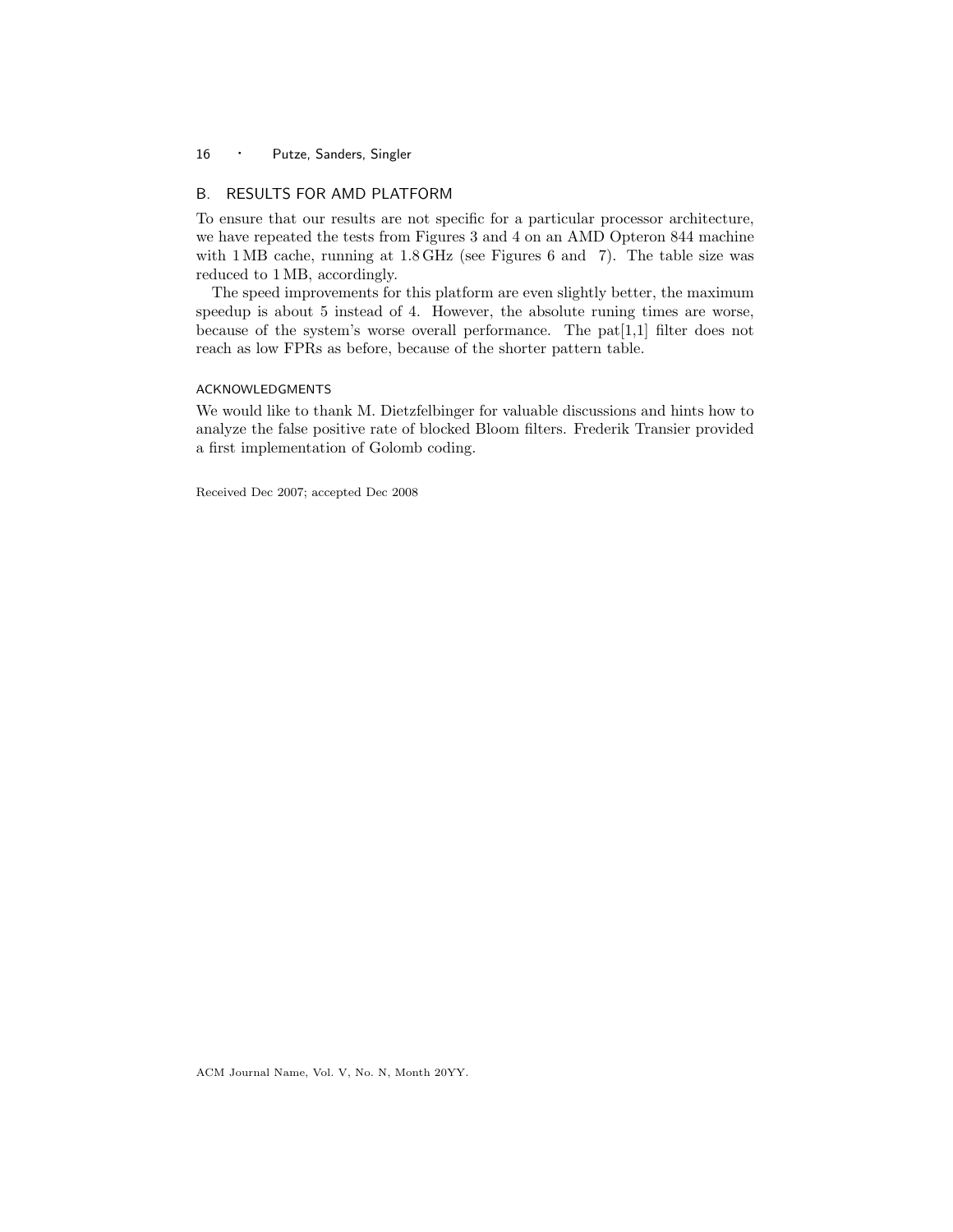

Fig. 6. Execution times for positive (top), negative (middle) queries, and size of filter in bits per contained element (bottom). For readability, only the variants accessing one block are shown here in (top) and (middle), the two-block variants can be found in Figure 7.